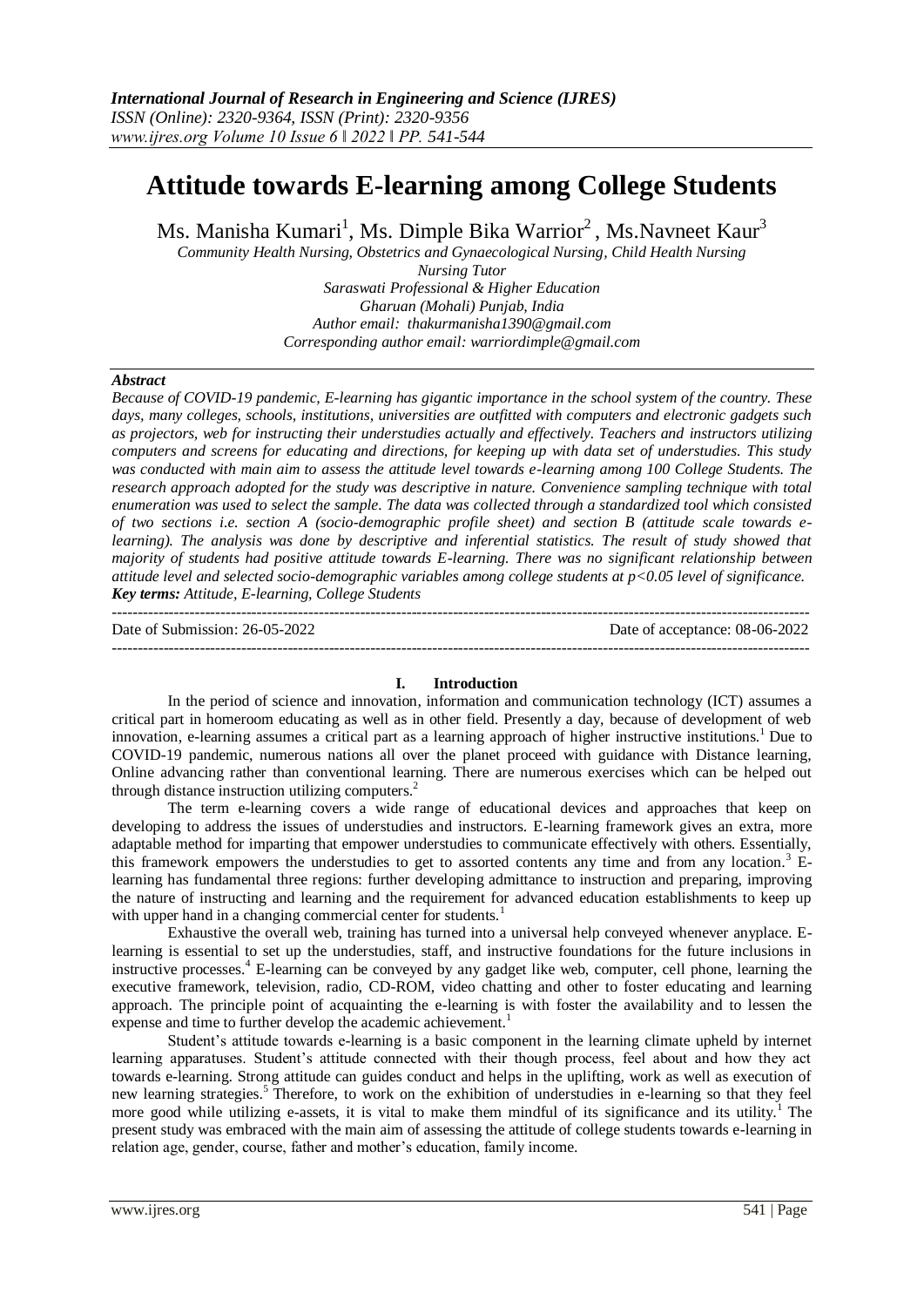## **Objectives**

- 1. To assess the attitude level towards e-learning among college students.
- 2. To find out the association between attitude level and their selected socio-demographic variables.

## **II. Material and Methods**

**Design:** This study adopted a quantitative descriptive design to assess the attitude level towards e-learning. **Sample and Sampling technique:** Convenience sampling technique with total enumeration was employed to select the sample of the study. A total of 100 students were included as sample under the study.

**Selection and development of research tool:** Standardized questionnaire consisted of 2 sections-A and B. Section A includes Socio Demographic Profile sheet consisted of 8 items. Section B includes Attitude scale towards e-learning consisted of total 51 items which were rated on a five point Likert scale: 5 (Strongly agree), 4 (agree), 3 (undecided/neutral), 2 (disagree) and 1 (Strongly Disagree) for positive items and 5 (Strongly disagree), 4 (disagree), 3 (undecided/neutral), 2 (agree) and 1 (Strongly agree) for negative items. The permission for a standardized tool was taken via e-mail before data collection.

**Ethical Consideration:** Ethical Approval was obtained from ethical committee of Saraswati Professional and Higher Education, Gharuan, Mohali, Punjab. Informed consent was taken from the subjects. Confidentiality of the data was maintained. They were personally contacted. The standardized tool was distributed to the students via Google Form. Tool was filled by students themselves. Average time taken to fill the questionnaire was 10-20 minutes.

**Analysis:** The data was collected by the researcher was transformed on to a master sheet prepared for each section of tool. The data has been analyzed by using descriptive statistics i.e. calculation of frequency and percentage, Mean, SD and inferential statistics, chi- square test was used to identify the association between Attitude level towards e-learning and selected socio demographic variables.

| Sr. no.          | Socio demographic variables     |                         | $\mathbf{F}$ | $\frac{0}{0}$ |
|------------------|---------------------------------|-------------------------|--------------|---------------|
| 1.               | Age in years                    |                         |              |               |
|                  | 17-19 years<br>a.               |                         | 055          | 36.7          |
|                  | b.<br>$20-22$ years             |                         | 068          | 45.3          |
|                  | Above 22 years<br>c.            |                         | 027          | 18.0          |
| 2.               | Gender                          |                         |              |               |
|                  | Male<br>a.                      |                         | 029          | 19.3          |
|                  | Female<br>b.                    |                         | 121          | 80.7          |
| $\overline{3}$ . | <b>Course</b>                   |                         |              |               |
|                  | a. B Sc Nursing<br>a.           |                         | 050          | 33.3          |
|                  | b.<br>b. Post-Basic Nursing     |                         | 016          | 10.7          |
|                  | c. GNM<br>c.                    |                         | 084          | 56.0          |
| $\overline{4}$ . | Locality<br>a.                  |                         |              |               |
|                  | a. Urban<br>$b$                 |                         | 047          | 31.3          |
|                  | b. Rural<br>c.                  |                         | 102          | 68.0          |
| 5.               | <b>Marital Status</b><br>a.     |                         |              |               |
|                  | a. Married<br>$b$               |                         | 014          | 09.3          |
|                  | b. Unmarried<br>c.              |                         | 136          | 90.7          |
| 6.               | <b>Father's Education</b><br>a. |                         |              |               |
|                  | a. 10 <sup>th</sup><br>$b$      |                         | 044          | 29.3          |
|                  | b.12 <sup>th</sup><br>c.        |                         | 062          | 41.3          |
|                  | d.<br>c. Graduate               |                         | 021          | 14.0          |
|                  | d. Post Graduate<br>e.          |                         | 002          | 01.3          |
|                  | f.                              | e. Non Formal Education | 021          | 14.0          |
| $\overline{7}$ . | <b>Mother's Education</b><br>g. |                         |              |               |
|                  | a. $10^{\text{th}}$<br>h.       |                         | 051          | 34.0          |
|                  | i.<br>b. 12 <sup>th</sup>       |                         | 039          | 26.0          |
|                  | j.<br>c. Graduate               |                         | 019          | 12.7          |
|                  | k.<br>d. Post Graduate          |                         | 004          | 02.7          |
|                  | $\mathbf{1}$ .                  | e. Non Formal Education | 037          | 24.7          |
| 8.               | <b>Family income</b><br>m.      |                         |              |               |
|                  | a. Below 5000 RS<br>n.          |                         | 033          | 22.0          |
|                  | b. 5001-10000 RS<br>$\Omega$ .  |                         | 051          | 34.0          |
|                  | c. 10001-20000 RS<br>p.         |                         | 033          | 22.0          |
|                  | d. Above 20000 RS<br>q.         |                         | 033          | 22.0          |

**Table 1 Frequency and Percentage distribution of subjects as per their Socio-Demographic Variables N=150**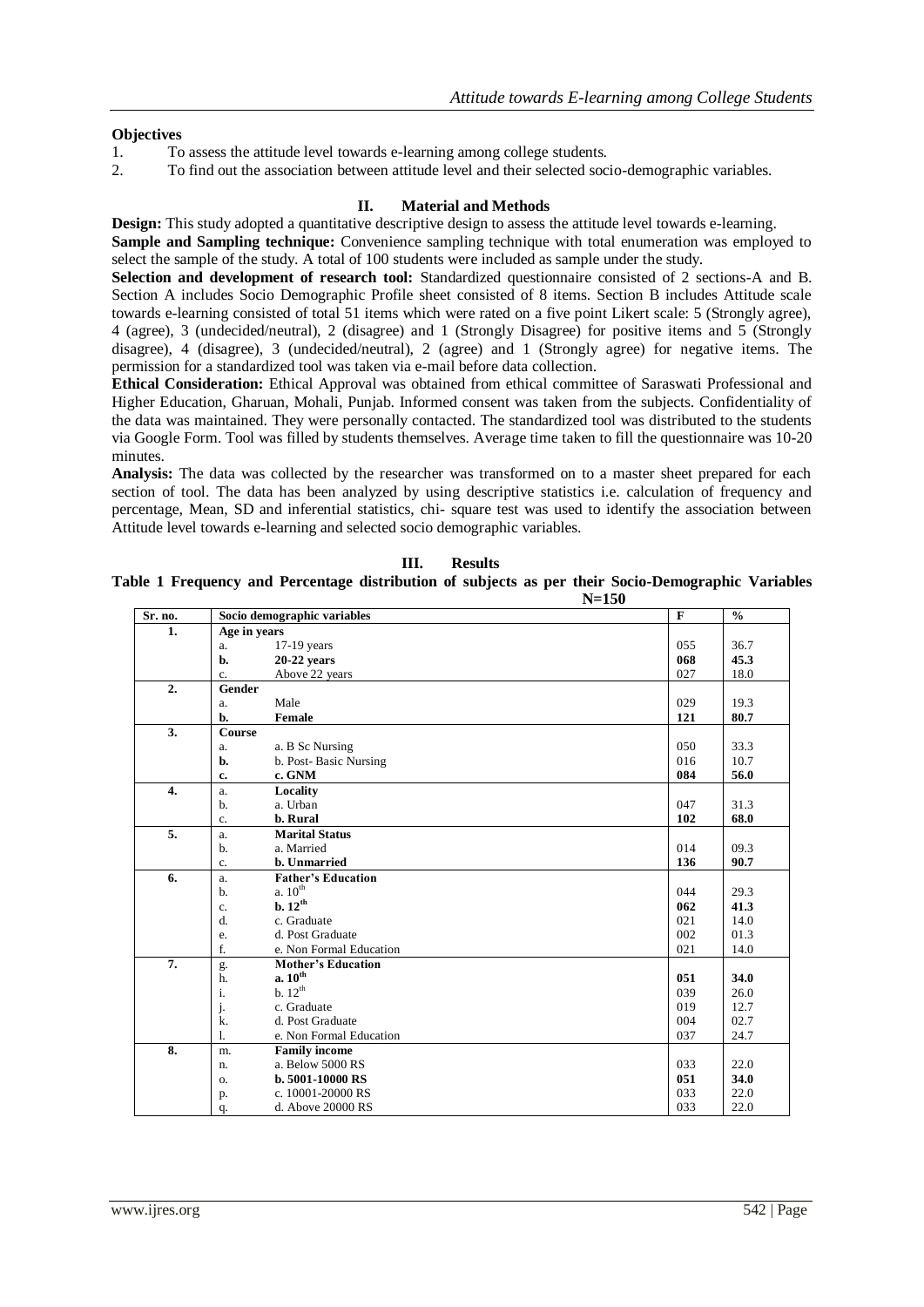Table-1 depicts that majority of the subjects 68% were in the age group of 20-22 years, 80.7% subjects were females. 56% subjects were from GNM course. 68% were from rural area and 90.7% were unmarried. The mothers of majority of subjects 34 % did  $10<sup>th</sup>$  and 62% fathers did  $12<sup>th</sup>$ . Mostly subjects 51% had family income in the range of 5001-10000 rupees.

|  |  |  |  | Table 2 Attitude level towards E-learning of Study Subjects as per Attitude Scale | $N = 150$ |
|--|--|--|--|-----------------------------------------------------------------------------------|-----------|
|--|--|--|--|-----------------------------------------------------------------------------------|-----------|

| Sr. No. | Category          | Score range | $Mean \pm SD$    |    | $\frac{0}{0}$ |
|---------|-------------------|-------------|------------------|----|---------------|
|         | Negative Attitude | < 163.9     | $163.9 \pm 8.11$ | 54 | 36.0          |
| ٠.      | Positive Attitude | >163.9      |                  | 96 | 64.0          |

Table 2 depicts that majority of subjects 96 (64%) had positive attitude regarding e-learning whereas 54 (36%) had negative attitude regarding e-learning among college students.

## **Table 3 Association between Attitude level towards e-learning and their Socio-Demographic Variables N=150**

| Sr No.           | <b>Socio-Demographic Variables</b> |                           | <b>Attitude level</b> |                 | Chi-square value | df             | $p$ value       |
|------------------|------------------------------------|---------------------------|-----------------------|-----------------|------------------|----------------|-----------------|
|                  |                                    |                           | <b>Negative</b>       | <b>Positive</b> |                  |                |                 |
| 1.               | Age in years                       |                           |                       |                 |                  |                |                 |
|                  | d.                                 | $17-19$ years             | 21                    | 34              |                  |                |                 |
|                  | e.                                 | 20-22 years               | 25                    | 43              | .606             | $\overline{2}$ | $.738^{NS}$     |
|                  | f.                                 | Above 22 years            | 08                    | 19              |                  |                |                 |
| 2.               | Gender                             |                           |                       |                 |                  |                |                 |
|                  | c.                                 | Male                      | 14                    | 15              | 2.351            | $\mathbf{1}$   | $.125NS$        |
|                  | d.                                 | Female                    | 40                    | 81              |                  |                |                 |
| 3.               | Course                             |                           |                       |                 |                  |                |                 |
|                  | d.                                 | a. B Sc Nursing           | 17                    | 33              |                  |                |                 |
|                  | е.                                 | b. Post-Basic Nursing     | 05                    | 11              | .404             | $\overline{2}$ | $.817^{\rm NS}$ |
|                  | f.                                 | c. GNM                    | 32                    | 52              |                  |                |                 |
| $\overline{4}$ . | d.                                 | Locality                  |                       |                 |                  |                |                 |
|                  | e.                                 | a. Urban                  | 20                    | 27              | 1.461            | $\mathbf{1}$   | $.227^{NS}$     |
|                  | f.                                 | b. Rural                  | 33                    | 69              |                  |                |                 |
| 5.               | d.                                 | <b>Marital Status</b>     |                       |                 |                  |                |                 |
|                  | e.                                 | a. Married                | 03                    | 11              |                  |                |                 |
|                  | f.                                 | b. Unmarried              | 51                    | 85              | 1.423            | $\mathbf{1}$   | $.233^{NS}$     |
| 6.               | $\mathbf{r}$ .                     | <b>Father's Education</b> |                       |                 |                  |                |                 |
|                  | S.                                 | a. $10^{\rm th}$          | 18                    | 26              |                  |                |                 |
|                  | t.                                 | b. 12 <sup>th</sup>       | 22                    | 40              | 2.135            | $\overline{4}$ | $.711^{\rm NS}$ |
|                  | u.                                 | c. Graduate               | 08                    | 13              |                  |                |                 |
|                  | V.                                 | d. Post Graduate          | 00                    | 02              |                  |                |                 |
|                  | W.                                 | e. Non Formal Education   | 06                    | 15              |                  |                |                 |
| 7.               | X.                                 | <b>Mother's Education</b> |                       |                 |                  |                |                 |
|                  | у.                                 | a. $10^{\text{th}}$       | 20                    | 31              |                  |                |                 |
|                  | z.                                 | b.12 <sup>th</sup>        | 15                    | 24              | 2.792            | $\overline{4}$ | $.593^{NS}$     |
|                  | aa.                                | c. Graduate               | 07                    | 12              |                  |                |                 |
|                  | bb.                                | d. Post Graduate          | 00                    | 04              |                  |                |                 |
|                  | cc.                                | e. Non Formal Education   | 12                    | 25              |                  |                |                 |
| 8.               | dd.                                | <b>Family income</b>      |                       |                 |                  |                |                 |
|                  | ee.                                | a. Below 5000 RS          | 12                    | 21              |                  |                |                 |
|                  | ff.                                | b. 5001-10000 RS          | 19                    | 32              | 3.297            | 3              | $.348^{NS}$     |
|                  | gg.                                | c. 10001-20000 RS         | 08                    | 25              |                  |                |                 |
|                  | hh.                                | d. Above 20000 RS         | 15                    | 18              |                  |                |                 |

Table 3- depicts that there was no significant association between Attitude level and selected socio-demographic variables at  $p < .05$  level of significance among students.

## **IV. Discussion**

The study was aimed at assessing the Attitude level towards e-learning among students. The present study revealed that out of 150 students, 64% had high or positive attitude level measured by Attitude scale towards e-learning among students. The results were consistent with the findings of another study conducted by Konwar IH (2017) on Attitude towards E-learning among 200 college students in Assam. The findings had concluded that university students had higher attitude level towards E-learning.<sup>1</sup>

There was no significant association between Attitude level and selected socio-demographic variables at the level of  $p < 0.05$  among students. These findings were consistent with the study conducted by Dhas JS (2017)